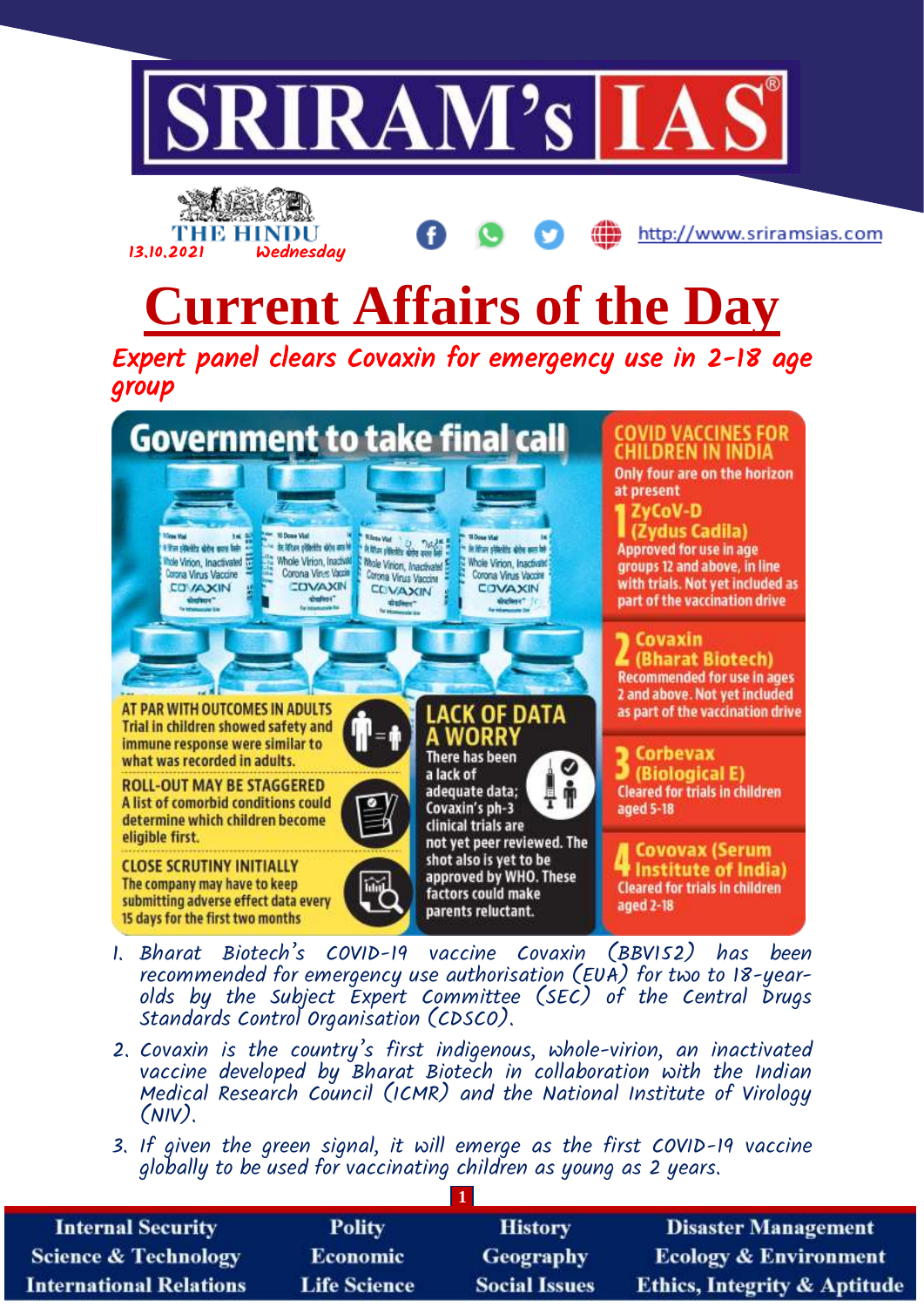

## THE HINDU 13.10.2021 Wednesday

http://www.sriramsias.com

Do not breathe easy on the silicosis prevention policy

Long before COVID-19 hit, countless workers engaged in construction and factories in India were silently dying of exposure to dust, utmost exploitation and apathy. They continue to do so.

#### Rajasthan's pioneering model

- 1. One State  $-$  Rajasthan  $$ with the top-most share of over 17% in value of mineral production in the country and a long history of civil society activism, was the first to notify silicosis as an 'epidemic' in 2015, under the Rajasthan Epidemic Diseases Act, 1957. In 2019, it announced a Pneumoconiosis Policy, only next to Haryana.
- 2. Silicosis is part of the pneumoconiosis family of

#What Is Silicosis?

· Silicosis is a disabling, nonreversible and sometimes fatal lung disease caused by overexposure to respirable crystalline silica.

diseases, described by the policy as "occupational diseases due to dust exposure... are incurable, cause permanent disability and are 'totally preventable by available control measures and technology' (emphasis added)".

- 3. A 'silicosis portal' was hosted by the Department of Social Justice and Empowerment and a system of worker self-registration, diagnosis through district-level pneumoconiosis boards and compensation from the District Mineral Foundation Trust (DMFT) funds to which mine owners contribute, was put in place.
- 4. In just two years, the State has officially certified and compensated over 25,000 patients of silicosis, of which 5,500 have already died of the disease.

| <b>Internal Security</b>        | <b>Polity</b>       | <b>History</b>       | <b>Disaster Management</b>              |  |
|---------------------------------|---------------------|----------------------|-----------------------------------------|--|
| <b>Science &amp; Technology</b> | Economic            | <b>Geography</b>     | <b>Ecology &amp; Environment</b>        |  |
| <b>International Relations</b>  | <b>Life Science</b> | <b>Social Issues</b> | <b>Ethics, Integrity &amp; Aptitude</b> |  |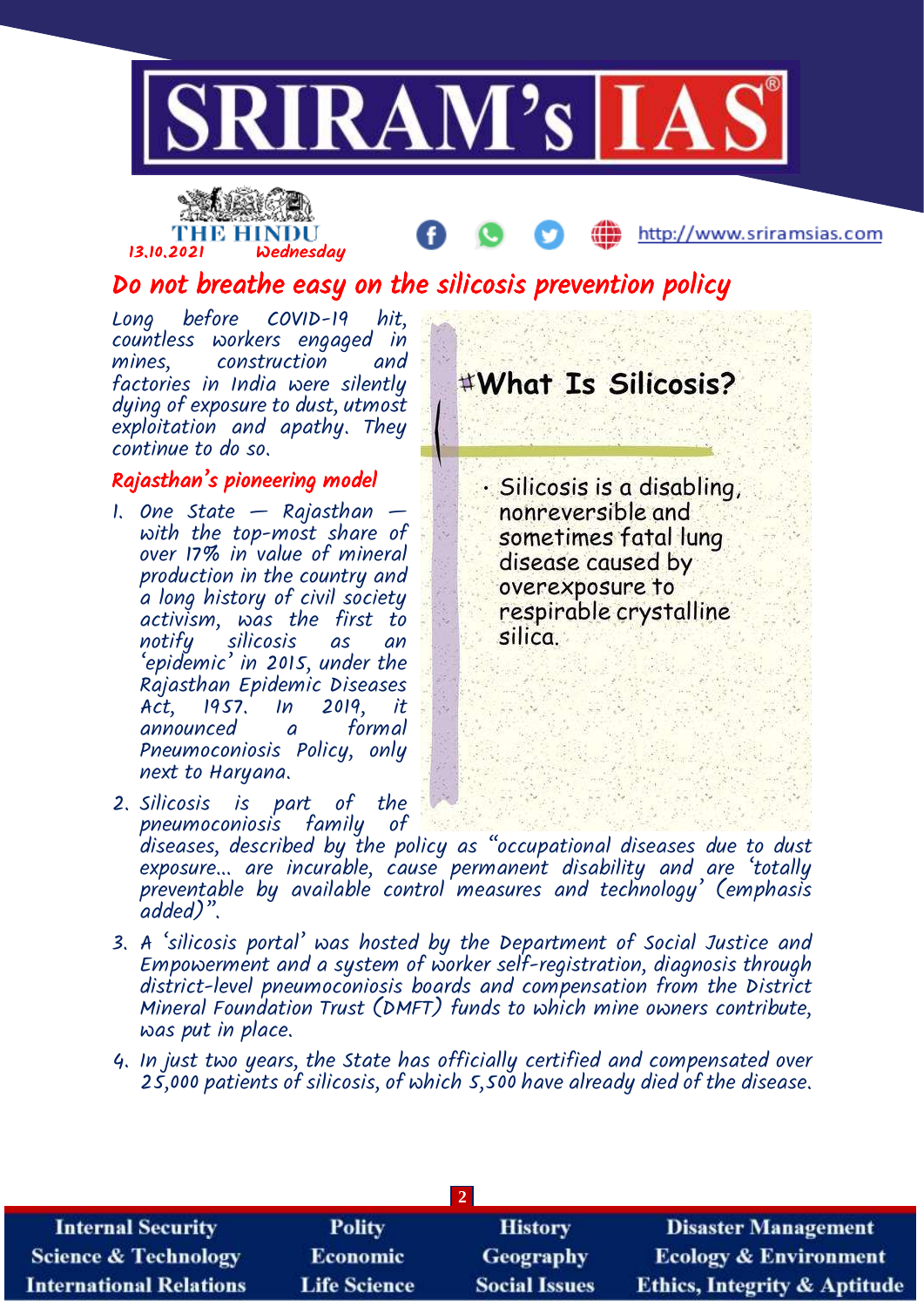



#### Supreme Court comes down on repeated petitions to modify the verdict

It sees the procedure as a deliberate move to avoid compliance, says the hallmark of a pronouncement is its stability and finality

#### Litigious litigants:

- 1. The Supreme Court has belled the cat on the "clever move" to repeatedly file miscellaneous applications to "modify" or  $^{\prime}$ clarify" its judgments.
- 2. The court said such conduct on the part of some litigants has no legal foundation. It should be discouraged. Such machinations reduce litigation to a gambit.
- 3. In the past few years, private<br>parties with "resources". "resources", corporates and even the government have returned, time

and again, to the Supreme Court after a judgment to "clarify" or "modify" the verdict.

4. The move has seen brakes pulled on the implementation of the judgment and, far worse, the case being dragged on in court for years after the verdict. The court views this as



http://www.sriramsias.com

#### **Curative Petition**

The concept of curative petition was first evolved by the Supreme Court of India in the matter of Rupa Ashok Hurra vs. Ashok Hurra and Anr. (2002); MANU/SC/0910/2002.

This power can be exercised by Supreme Court: 1. in order to prevent abuse of its process, and

2. to cure gross miscarriage of justice.

The curative petition entitles the aggrieved person to certain relief against a final judgment of the Supreme Court after dismissal of review petition either under Article 32 or otherwise.

The concept of a curative petition is an extra constitutional judicial device to cure gross miscarriage of justice and abuse of process.

It is not to be heard in an open court unless specifically directed and the same bench which passed the review order hears it generally as far as possible.

a deliberate move to avoid compliance with the judgment.

**3 Internal Security Polity History Disaster Management Science & Technology Economic** Geography **Ecology & Environment Life Science International Relations Social Issues Ethics, Integrity & Aptitude**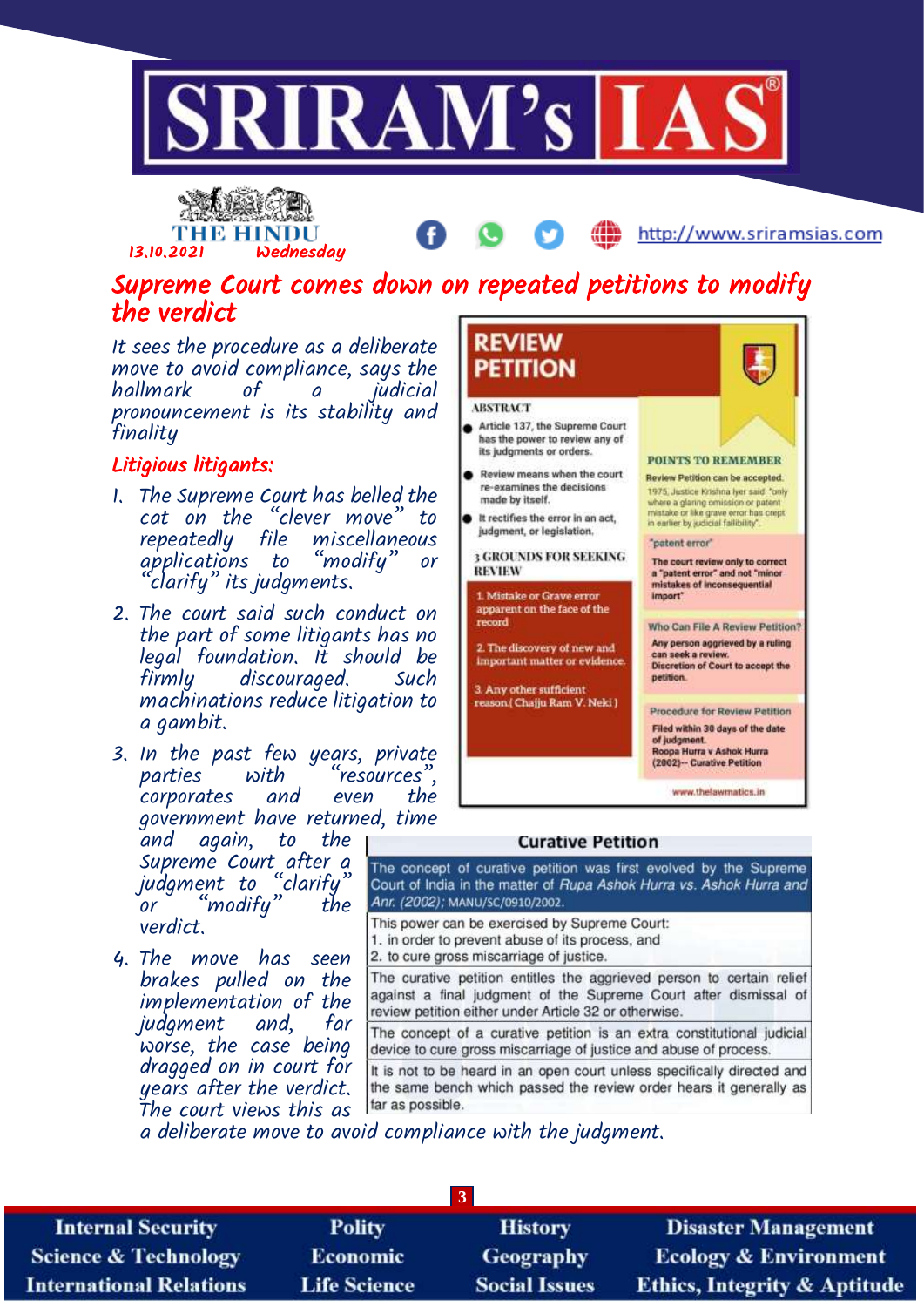

## THE HINDU 13.10.2021 Wednesday

- 5. The court saw in the filing of repeated applications, "styled as miscellaneous applications", after the pronouncement of final judgment the emergence of a "disturbing trend".
- 6. "Applications are becoming a preferred course to those with resources to pursue strategies to avoid compliance with judicial decisions. A pronouncement cannot be



http://www.sriramsias.com

subject to modification once the judgment has been pronounced, by filing a miscellaneous application.

7. Filing of a miscellaneous application seeking modification/clarification of a judgment is not envisaged in law. Further, it is a settled legal principle that one cannot do indirectly what one cannot do directly," the court noted.

#### Govt. announces plastic waste recycling targets

- 1. The Environment Ministry has issued draft rules that mandate producers of plastic packaging material to collect all of their produce by 2024 and ensure that a minimum percentage of it be recycled as well as used in subsequent supply.
- 2. It has also specified a system whereby makers and users of plastic packaging could collect certificates — called Extended Producer Responsibility (EPR) certificates — and trade in them.
- 3. Only a fraction of plastic that cannot be recycled such as multi-layered  $multi-material$  plastics  $-$  would be eligible to be sent for end-of-life disposals such as road construction, waste to energy, waste to oil and cement kilns. Only methods prescribed by the Central Pollution Control Board (CPCB) would be permitted for their disposal.

#### New Draft Rules:

1. Plastic packaging, as per the rules made public on October 6, fall into three categories. The first is "rigid" plastic; category 2 is "flexible plastic packaging of a single layer or multilayer (more than one layer with

| <b>Internal Security</b>        | <b>Polity</b>       | <b>History</b>       | <b>Disaster Management</b>              |
|---------------------------------|---------------------|----------------------|-----------------------------------------|
| <b>Science &amp; Technology</b> | <b>Economic</b>     | <b>Geography</b>     | <b>Ecology &amp; Environment</b>        |
| <b>International Relations</b>  | <b>Life Science</b> | <b>Social Issues</b> | <b>Ethics, Integrity &amp; Aptitude</b> |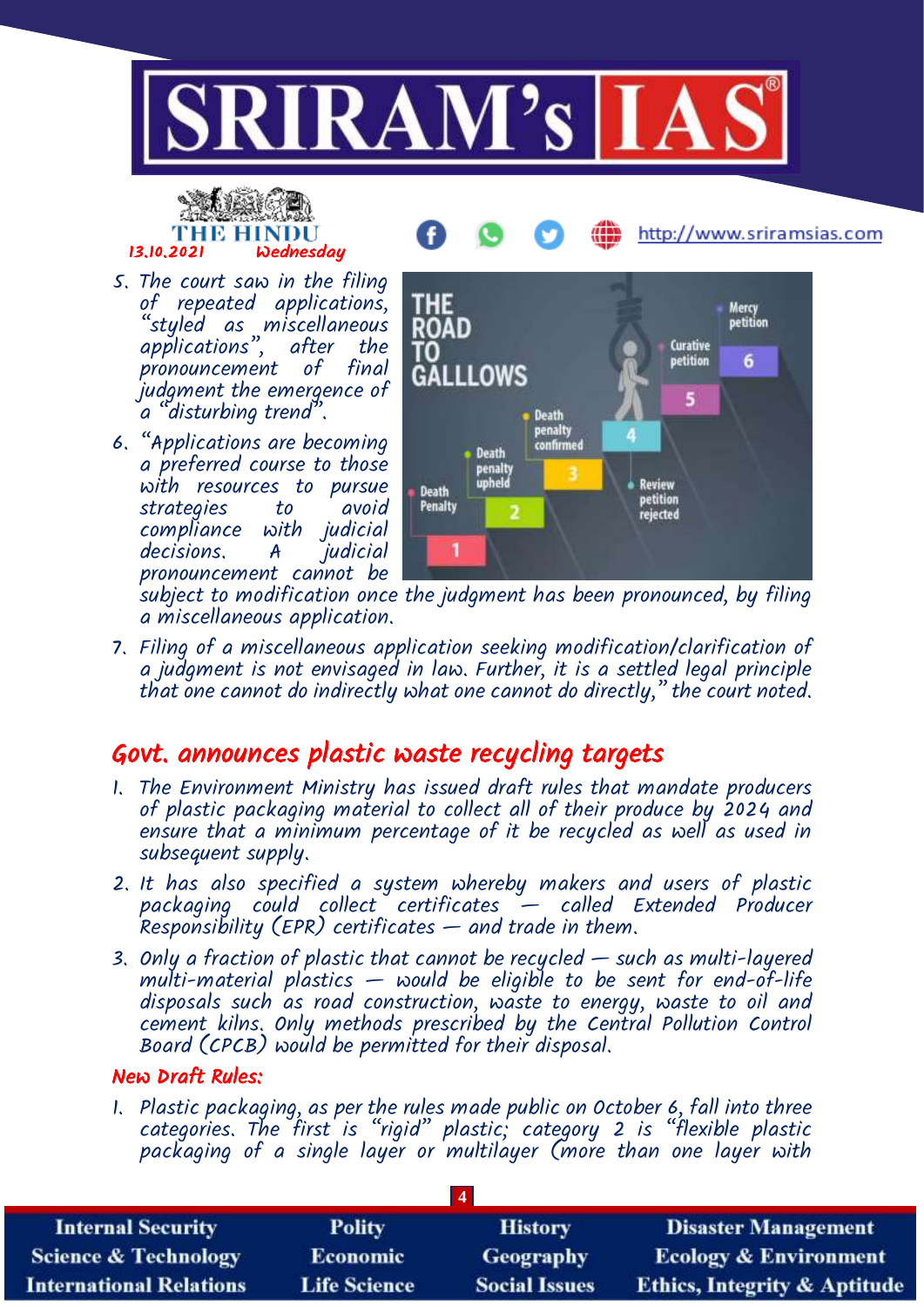

# 13.10.2021 Wednesday

different types of plastic), plastic sheets and covers made of plastic sheet, carry bags

(including carrying bags made of compostable plastics), plastic sachet or pouches; and the third category is called multilayered plastic packaging, which has at least one layer of plastic and at least one layer of material other than plastic.

2. Producers of plastic would be obliged to declare to the government, via a centralised website, how much plastic they produce



annually. Companies would have to collect at least 35% of the target in 2021-22, 70% by 2022-23 and 100% by 2024

- 3. In 2024, a minimum of 50% of their rigid plastic (category 1) would have to be recycled as would 30% of their category 2 and 3 plastic. Every year would see progressively higher targets and after 2026-27, 80% of their category 1 and 60% of the other two categories would need to be recycled.
- 4. If entities cannot fulfil their obligations, they would on a "case by case basis" be permitted to buy certificates making up for their shortfall from organisations that have used recycled content in excess of their obligation.
- 5. The CPCB would develop a "mechanism" for such exchanges on an online portal. Non-compliance would not invite a traditional fine. Instead an "environmental compensation" would be levied, though the rules do not specify how much this compensation would be.

### China launches biodiversity fund

1. China pledged to inject \$233 million into a new fund to protect biodiversity in developing countries during a key UN conservation summit, despite disagreements among major donors on the initiative.

| <b>Internal Security</b>        | <b>Polity</b>       | <b>History</b>       | <b>Disaster Management</b>              |  |
|---------------------------------|---------------------|----------------------|-----------------------------------------|--|
| <b>Science &amp; Technology</b> | <b>Economic</b>     | Geography            | <b>Ecology &amp; Environment</b>        |  |
| <b>International Relations</b>  | <b>Life Science</b> | <b>Social Issues</b> | <b>Ethics, Integrity &amp; Aptitude</b> |  |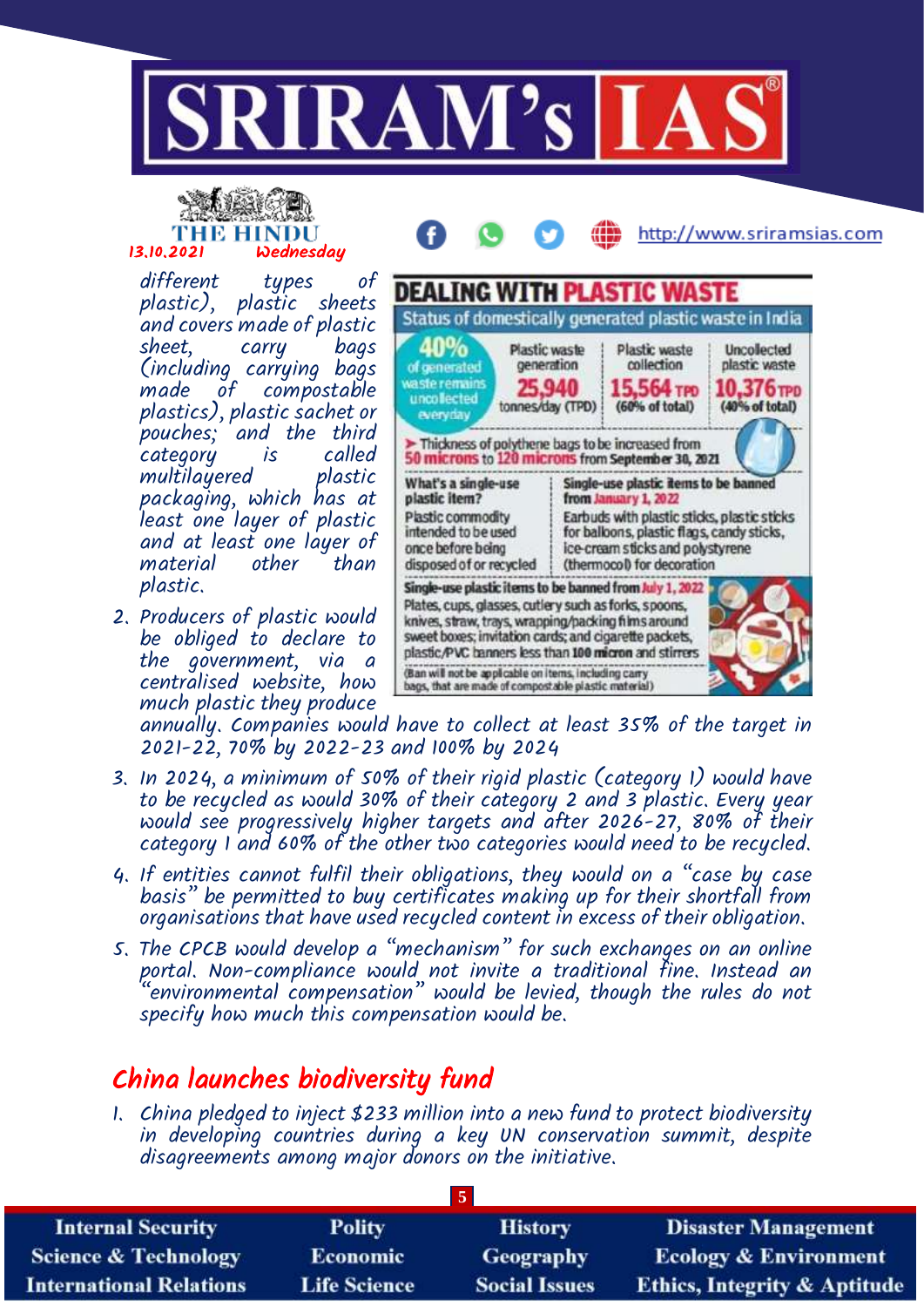

**ANALO** THE HINDU 13.10.2021 Wednesday

2. Beijing  $-$  the world's biggest polluter has sought to play a more prominent role

**Governments and businesses now have an opportunity** to take a critical, collective step to arrest this decline:

ŒĎ

http://www.sriramsias.com

## TO AGREE TO PROTECT AT LEAST 30% OF THE WORLD ON LAND AND SEA.

internationally in biodiversity conservation in recent years.

- 3. Its pledge came as delegates from about 195 countries gathered in the southern Chinese city of Kunming for the first of a two-part summit on safeguarding plants, animals and ecosystems.
- 4. The summit aims to establish a new accord setting out targets for 2030 and 2050.

#### '30 by 30' agenda

1. A key proposal being debated at the conference is the "30 by 30" agenda that would afford 30% of the



- Earth's land and oceans protected status by 2030.
- 2. Global spending to protect and restore nature needs to triple this decade to about  $$350$  billion annually by 2030 and  $$536$  billion by 2050 to meet this target, a UN report said.
- 3. But some rich country donors say a new fund for conservation is unnecessary because the United Nations' Global Environment Facility already helps developing nations finance green projects.

| <b>Internal Security</b>        | <b>Polity</b>       | <b>History</b>       | <b>Disaster Management</b>              |
|---------------------------------|---------------------|----------------------|-----------------------------------------|
| <b>Science &amp; Technology</b> | <b>Economic</b>     | Geography            | <b>Ecology &amp; Environment</b>        |
| <b>International Relations</b>  | <b>Life Science</b> | <b>Social Issues</b> | <b>Ethics, Integrity &amp; Aptitude</b> |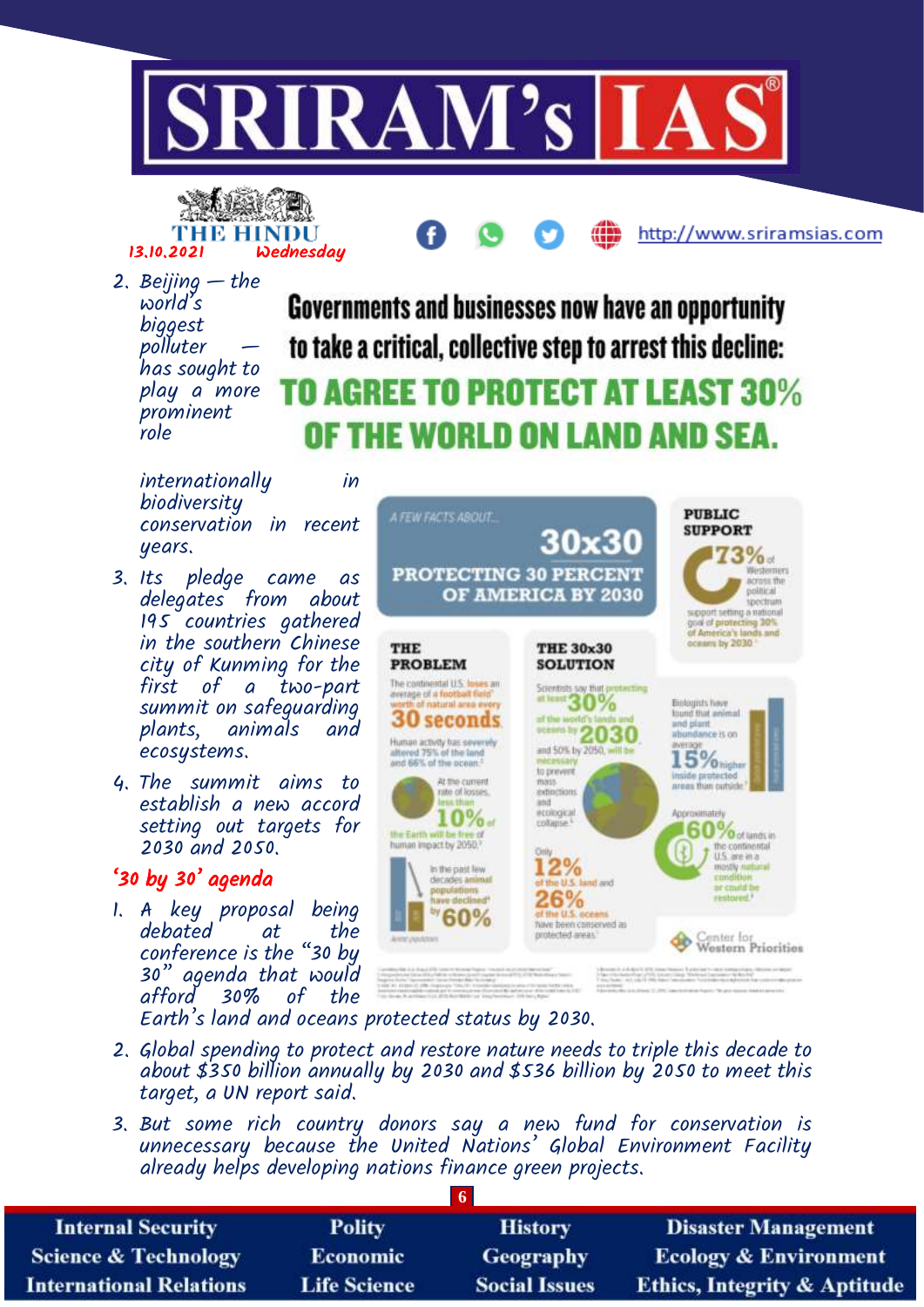

## THE HINDU 13.10.2021 Wednesday

http://www.sriramsias.com

## 'Seas will rise for centuries to come'

Sea levels along the Indian coast have risen by 8.5 cm during the past 50 years with an average increase of 1.7 mm per year. The data, collected at 10 Indian ports, indicates sea levels at Diamond Harbour in West Bengal recorded highest annual average increase (5.16 mm/year)

- 1. Even if humanity beats the odds and caps global warming at 1.5 degrees Celsius above preindustrial levels, seas will rise for centuries to come and swamp cities currently home to half a billion people.
- 2. In a world that heats up another half-degree



above that benchmark, an additional 200 million of today's urban dwellers would regularly find themselves knee-deep in seawater and more vulnerable to devastating storm surges.

- 3. The worst hit in any scenario will be Asia, which accounts for nine of the 10 mega-cities at the highest risk.
- 4. Land home to more than half the populations of Bangladesh and Vietnam fall below the long-term high tide line, in a world with even a 2 degrees Celsius rise. Built-up areas in China, India and Indonesia would also face devastation.
- 5. Most projections for sea-level rise run to the end of the century. But oceans will continue to swell for hundreds of years beyond 2100  $-$  fed by melting ice sheets, heat trapped in the ocean and the dynamics of warming water — no matter how aggressively greenhouse gas emissions are drawn down.

| <b>Internal Security</b>        | <b>Polity</b>       | <b>History</b>       | <b>Disaster Management</b>              |  |
|---------------------------------|---------------------|----------------------|-----------------------------------------|--|
| <b>Science &amp; Technology</b> | <b>Economic</b>     | <b>Geography</b>     | <b>Ecology &amp; Environment</b>        |  |
| <b>International Relations</b>  | <b>Life Science</b> | <b>Social Issues</b> | <b>Ethics, Integrity &amp; Aptitude</b> |  |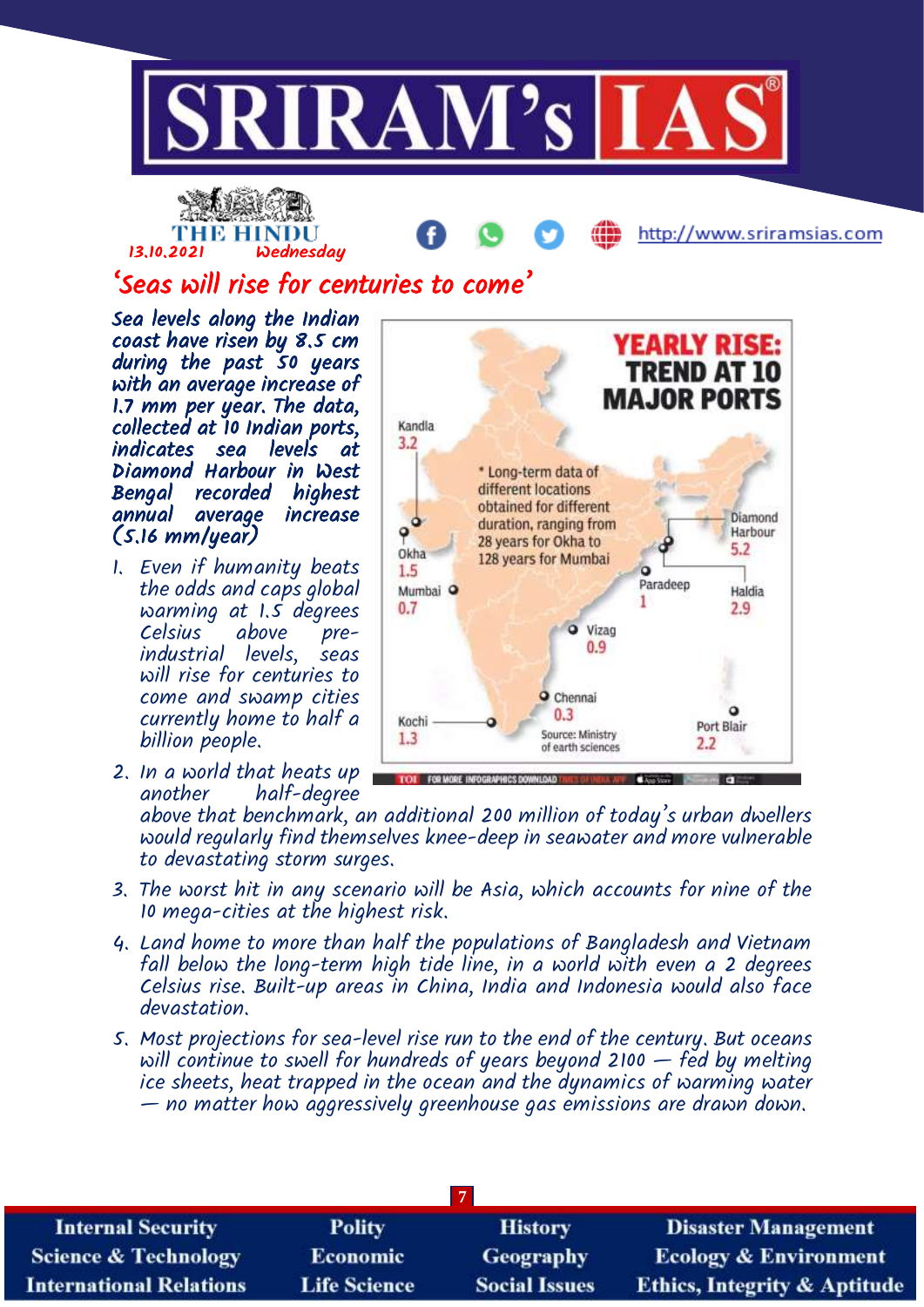

**Internal Security Science & Technology International Relations** 

**Polity Economic Life Science** 

**History Geography Social Issues** 

**Disaster Management Ecology & Environment Ethics, Integrity & Aptitude**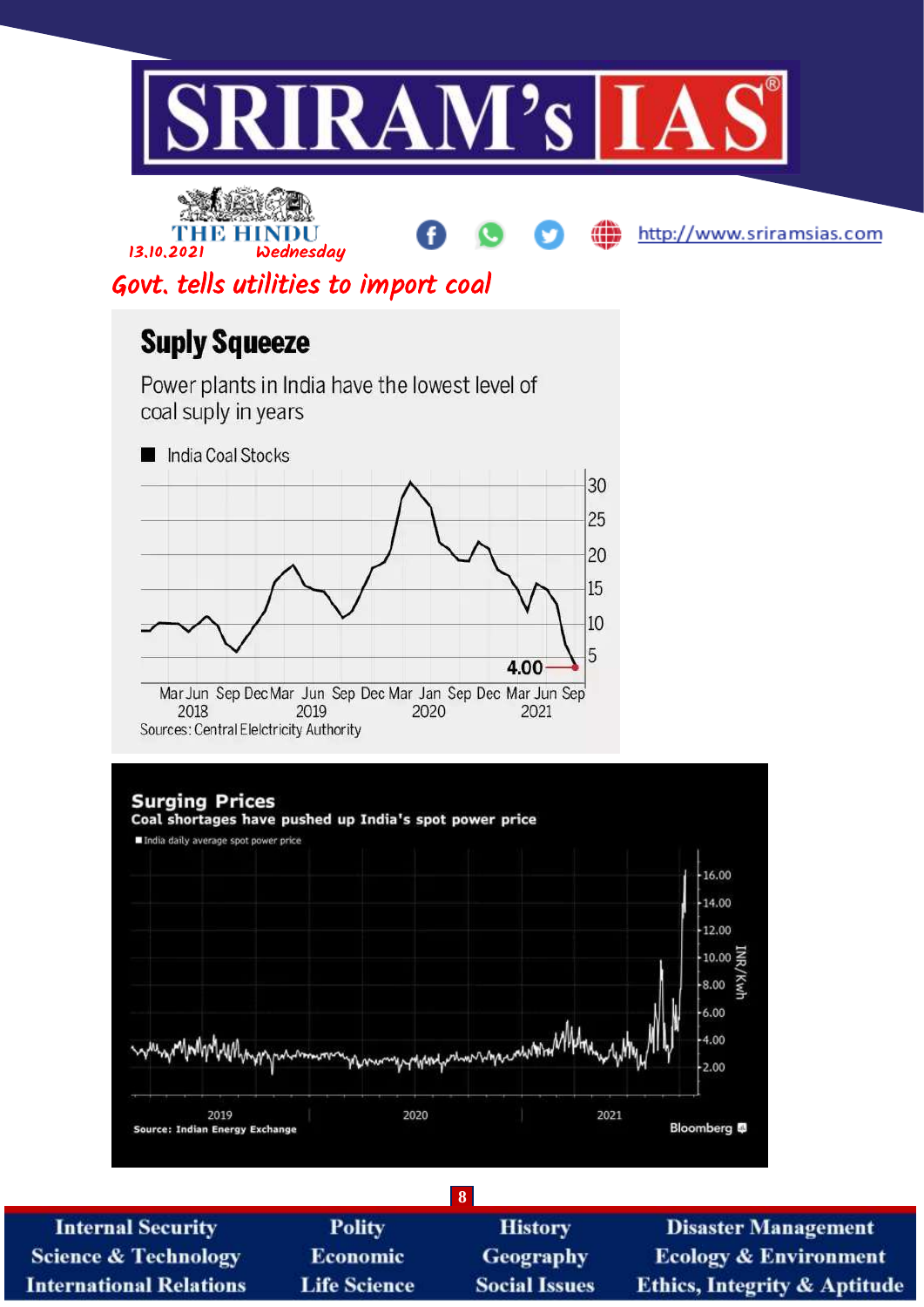

http://www.sriramsias.com

- 1. India has asked power producers to import up to 10% of their coal needs amid fuel shortages and has warned States that federal companies will curb their power supplies if they are found selling electricity on power exchanges to cash in on surging prices.
- 2. India is the world's second-largest coal producer, with the world's fourthlargest reserves, but a steep surge in power demand that has outstripped pre-pandemic levels means state-run Coal India's supplies are no longer enough.
- 3. Increased economic activity after the second wave of the pandemic has driven up demand for coal leading to a supply shortage, forcing the north Indian States like Bihar and Jharkhand to undertake power cuts for up to 14 hours a day.

#### IMF pegs India growth at 9.5%, urges lower debt-to-GDP ratio

1. The IMF has projected that India will grow at 9.5%<br>and 8.5% this  $8.5%$ fiscal year and next, after a contraction of 7.3% last year. It has projected global growth at 5.9% this year and 4.9% in 2022 in its latest Economic Outlook.

13.10.2021 Wednesday

2. The fiscal deficit in  $India$  was

**IN THE BALANCE** 58.8 The economic contraction in FY21 **COVID BLUES** forced the central government to FY21 **FISCAL** deficit rose borrow a record amount to meet a to 9.2% of GDP in shortfall in revenue, show FinMin FY21 from 4.6% of data, raising concerns over debt GDP a year ago sustainability in the medium term. **REVENUE** receipts 51.8 Debt/GDP ratio (in %) shrank 3%, with the economy shrinking 7.3% in fiscal 2021  $\circ$ **FISCAL** uncertainty  $\Omega$ is at an all-time high, 15th Finance Commis-Source: Ministry of Finance. 47.9  $\Omega$ 15th Finance Commission sion said in a report SARVESH KUMAR SHARMA/MINT

concern, but still, there is potentially more room for support at the moment.

3. There's still room to provide more support if needed if the pandemic takes a turn for the worse and to provide it in a targeted manner to the worstaffected households and firms.

| <b>Internal Security</b>        | <b>Polity</b>       | <b>History</b>       | <b>Disaster Management</b>              |
|---------------------------------|---------------------|----------------------|-----------------------------------------|
| <b>Science &amp; Technology</b> | <b>Economic</b>     | Geography            | <b>Ecology &amp; Environment</b>        |
| <b>International Relations</b>  | <b>Life Science</b> | <b>Social Issues</b> | <b>Ethics, Integrity &amp; Aptitude</b> |